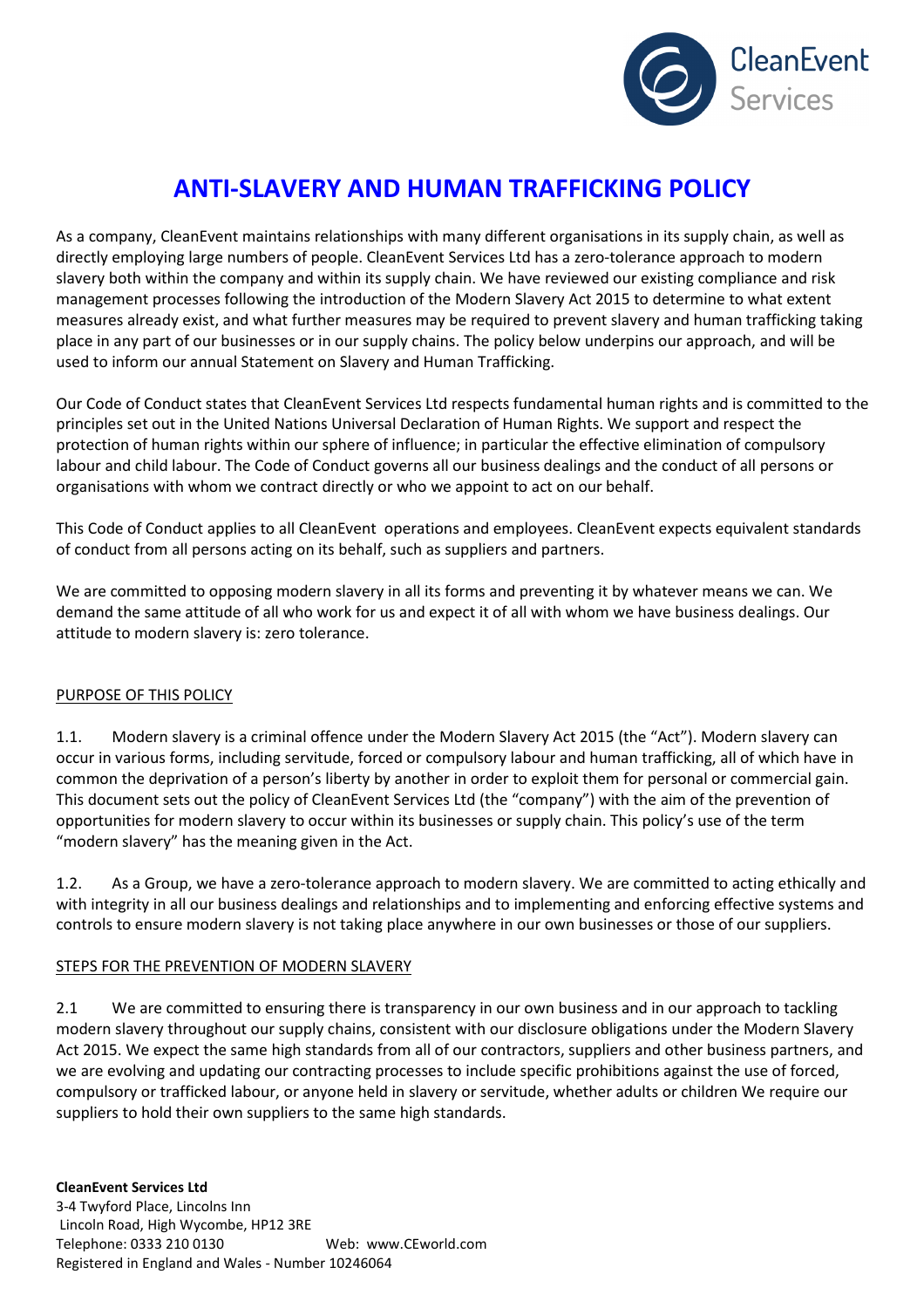

2.2 Whilst recognising our statutory obligation to set out the steps we have taken to ensure that modern slavery and human trafficking is not taking place in our supply chains, we acknowledge that we do not control the conduct of individuals and organisations in our supply chains. To underpin our compliance with practical steps, we intend to implement the following measure:

- $\triangleright$  conduct risk assessments to determine which parts of our business and which of our suppliers are most at risk of modern slavery so that efforts can be focused on those areas;
- engage with our suppliers both to convey to them our Anti-Slavery and Human Trafficking Policy and to gain an understanding of the measures taken by them to ensure modern slavery is not occurring in their businesses and their supply chain;
- $\triangleright$  introduce supplier pre-screening (for example as part of our tender process) and self-reporting for our suppliers on safeguarding controls.

For instance, the Company supports the legal employment of young workers. Young workers of legal working age have, until the age of 18, the right to be protected from any type of employment or work which, by its nature or the circumstances in which it is carried out, is likely to jeopardise their health, safety or morals.

Therefore, the Company requires all its suppliers to ensure that young workers are treated according to the law; this includes measures to avoid hazardous jobs, night shifts and ensure minimum wages. Limits for working hours and overtime should be set with special consideration to the workers' young age;

 $\triangleright$  introduce contractual provisions for our suppliers to confirm their adherence to this policy and accept our right to audit their activities and (where practicable) relationships, both routinely and at times of reasonable suspicion.

#### RESPONSIBILITY FOR THE POLICY

3.1 Ultimate responsibility for the prevention of modern slavery rests with the company's leadership. The Board of Directors of CleanEvent Services Ltd has overall responsibility for ensuring this policy and its implementation complies with our legal and ethical obligations.

- 3.2 Managers at all levels are responsible for ensuring those reporting to them:
	- $\triangleright$  understand and comply with this policy; and
	- $\triangleright$  are given adequate and regular training on it and the issue of modern slavery.

#### ACTIONS TO REPORT MODERN SLAVERY OR HUMAN TRAFFICKING

4.1 Internal

Employees are encouraged to raise any concerns about suspected modern slavery associated with the company or our suppliers and should do this either through their line manager.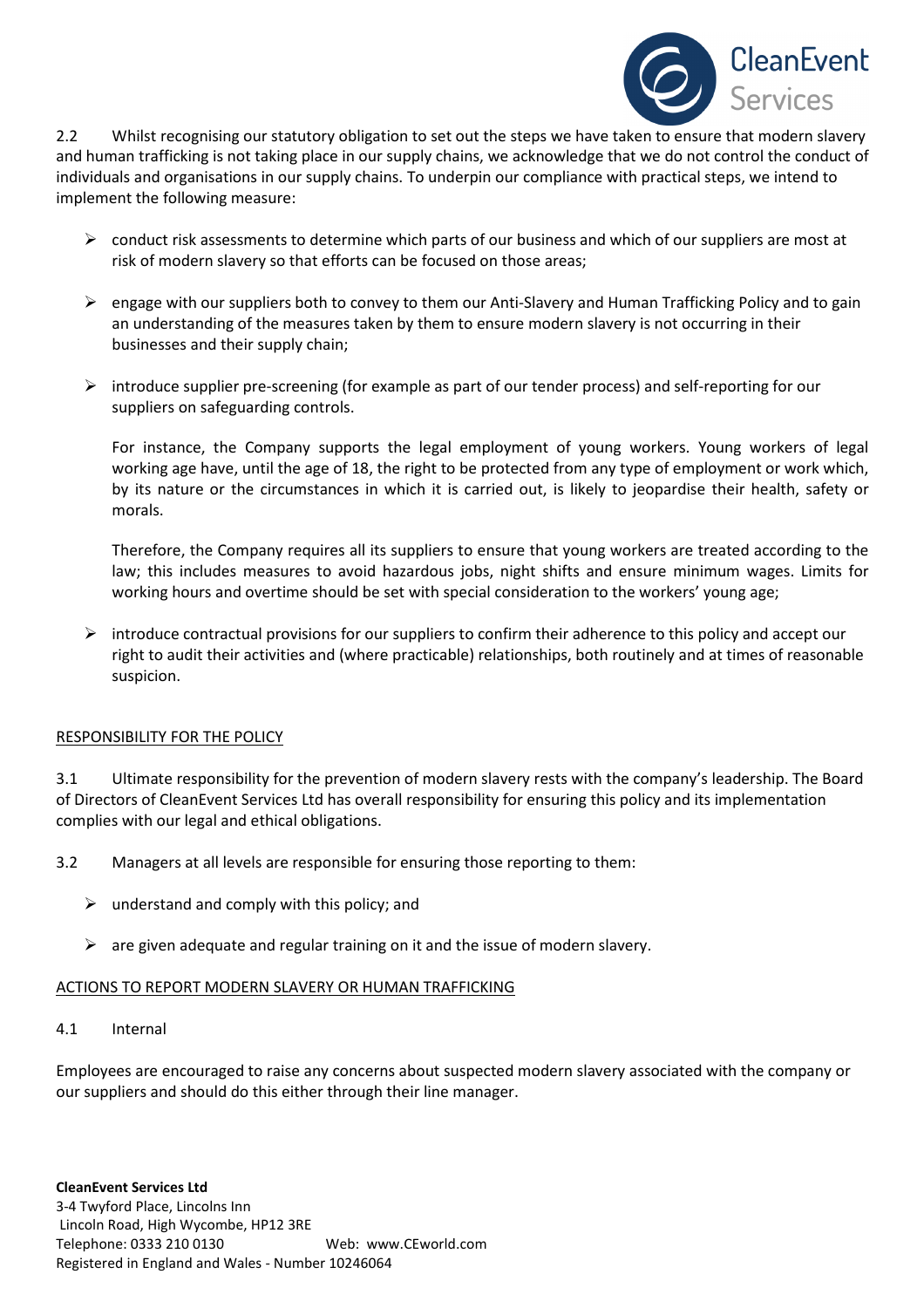

### 4.2 External

Members of the public or people not employed by the company to write, in confidence, to the HR Department (via e-mail: hrinfo@ceworld.com) to raise any concern, issue or suspicion of modern slavery in any part of our business or related supply chain.

4.3 We aim to encourage openness and will support anyone who raises genuine concerns in good faith under this policy, even if they turn out to be mistaken. We are committed to ensuring no one suffers any detrimental treatment as a result of reporting in good faith their suspicion that modern slavery of whatever form is or may be taking place in any part of our own business or in any of our supply chains.

Detrimental treatment includes dismissal, disciplinary action, threats or other unfavourable treatment connected with raising a concern.

4.4 The company will accept and take seriously concerns communicated anonymously.

However, retention of anonymity does render investigations and validation more difficult and can make the process less effective.

Individuals are therefore encouraged to put their names to allegations.

#### BREACHES OF THIS POLICY

5.1 If an issue is identified with a supplier we will work with them to prepare a corrective action plan and resolve all violations within an agreed upon time period.

5.2 We reserve the right terminate our relationship with individuals and organisations in our supply chain if they breach this policy.

#### COMMUNICTION AND AWARENESS OF THIS POLICY

6.1 Our zero-tolerance approach to modern slavery must be communicated to all suppliers, contractors and business partners at the outset of our business relationship with them and reinforced as appropriate thereafter.

#### REVIEW

7.1 Following its initial adoption, this Anti-Slavery and Human Trafficking Policy will be reviewed by the Company's Board of Directors and HR Department on a regular basis (at least annually) and may be amended from time to time. This Policy will be used to inform our Statement on Slavery and Human Trafficking which will be published annually.